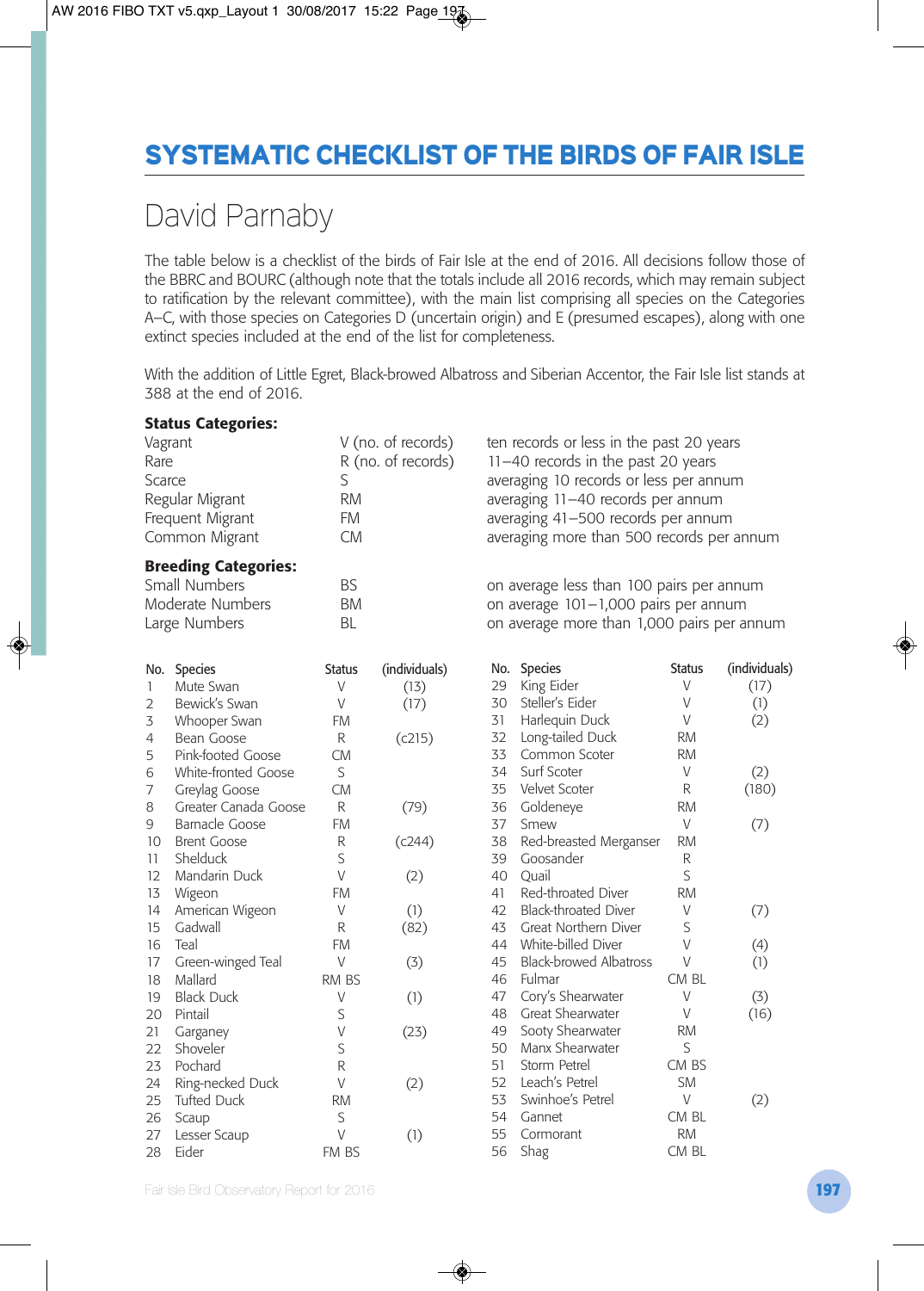| No. | Species                    | <b>Status</b> | (individuals) | No. Species                 | <b>Status</b> | (individuals) |
|-----|----------------------------|---------------|---------------|-----------------------------|---------------|---------------|
| 57  | Little Bittern             | V             | (1)           | 115 Ruff                    | <b>RM</b>     |               |
| 58  | Night-heron                | V             | (2)           | 116 Curlew Sandpiper        | R             |               |
| 59  | Little Egret               | V             | (2)           | 117 Red-necked Stint        | V             | (1)           |
| 60  | Great White Egret          | V             | (1)           | 118 Temminck's Stint        | V             | (19)          |
| 61  | Grey Heron                 | FM            |               | 119 Sanderling              | FM            |               |
| 62  | Purple Heron               | V             | (3)           | 120 Dunlin                  | <b>FM</b>     |               |
| 63  | White Stork                | V             | (4)           | 121 Purple Sandpiper        | FM            |               |
| 64  | Glossy Ibis                | V             | (6)           | 122 Baird's Sandpiper       | V             | (4)           |
| 65  | Little Grebe               | R             | (41)          | 123 Little Stint            | S             |               |
| 66  | Great Crested Grebe        | V             | (14)          | 124 White-rumped Sandpiper  | V             | (5)           |
| 67  | Red-necked Grebe           | V             | (22)          | 125 Buff-breasted Sandpiper | V             | (16)          |
| 68  | Slavonian Grebe            | S             |               | 126 Pectoral Sandpiper      | R             | (34)          |
| 69  | Honey-buzzard              | R             | (59)          | 127 Semipalmated Sandpiper  | V             | (3)           |
| 70  | <b>Black Kite</b>          | V             | (1)           | 128 Red-necked Phalarope    | V             | (25)          |
| 71  | Red Kite                   | V             | (8)           | 129 Grey Phalarope          | R             | (50)          |
| 72  | White-tailed Eagle         | V             | (14)          | 130 Terek Sandpiper         | V             | (1)           |
| 73  | Marsh Harrier              | R             | (50)          | 131 Common Sandpiper        | FM            |               |
| 74  | Hen Harrier                | S             |               | 132 Spotted Sandpiper       | V             | (1)           |
| 75  | Pallid Harrier             | V             | (5)           | 133 Green Sandpiper         | <b>RM</b>     |               |
| 76  | Montagu's Harrier          | V             | (3)           | 134 Solitary Sandpiper      | V             | (1)           |
| 77  | Goshawk                    | V             | (6)           | 135 Spotted Redshank        | R             |               |
| 78  | Sparrowhawk                | RM            |               | 136 Greenshank              | RM            |               |
| 79  | Buzzard                    | R             |               | 137 Lesser Yellowlegs       | V             | (3)           |
| 80  | Rough-legged Buzzard       | V             | (49)          | 138 Wood Sandpiper          | S             |               |
| 81  | Golden Eagle               | V             | (1)           | 139 Redshank                | <b>CM</b>     |               |
| 82  | Osprey                     | S             | (131)         | 140 Jack Snipe              | <b>FM</b>     |               |
| 83  | Water Rail                 | <b>RM</b>     |               | 141 Long-billed Dowitcher   | V             | (2)           |
| 84  | Spotted Crake              | R             | (51)          | 142 Woodcock                | <b>FM</b>     |               |
| 85  | Little Crake               | V             | (1)           | 143 Snipe                   | CM BS         |               |
| 86  | Baillon's Crake            | V             | (2)           | 144 Great Snipe             | R             | (46)          |
| 87  | Corncrake                  | S             |               | 145 Collared Pratincole     | V             | (1)           |
| 88  | Moorhen                    | S             |               | 146 Black-winged Pratincole | V             | (1)           |
| 89  | Coot                       | R             | (93)          | 147 Pomarine Skua           | R             | (123)         |
| 90  | Crane                      | R             | (39)          | 148 Arctic Skua             | FM BS         |               |
| 91  | Sandhill Crane             | V             | (1)           | 149 Long-tailed Skua        | R             | (108)         |
| 92  | Little Bustard             | V             | (1)           | 150 Great Skua              | FM BM         |               |
| 93  | Great Bustard              | V             | (1)           | 151 Puffin                  | CM BL         |               |
| 94  | Stone-curlew               | V             | (8)           | 152 Black Guillemot         | FM BL         |               |
| 95  | Avocet                     | V             | (1)           | 153 Razorbill               | CM BL         |               |
| 96  | Oystercatcher              | FM BS         |               | 154 Little Auk              | <b>RM</b>     |               |
| 97  | Grey Plover                | R             |               | 155 Guillemot               | CM BL         |               |
| 98  | Golden Plover              | <b>FM</b>     |               | 156 Brünnich's Guillemot    | V             | (1)           |
| 99  | American Golden Plover     | V             | (11)          | 157 Bridled Tern            | V             | (1)           |
|     | 100 Pacific Golden Plover  | V             | (2)           | 158 Gull-billed Tern        | V             | (1)           |
|     | 101 Dotterel               | S             |               | 159 Caspian Tern            | V             | (2)           |
|     | 102 Ringed Plover          | FM BS         |               | 160 Black Tern              | V             | (2)           |
|     | 103 Little Ringed Plover   | V             | (5)           | 161 White-winged Black Tern | V             | (3)           |
|     | 104 Lapwing                | FM BS         |               | 162 Sandwich Tern           | S             |               |
|     | 105 Caspian Plover         | V             | (1)           | 163 Common Tern             | RM            |               |
|     | 106 Kentish Plover         | V             | (1)           | 164 Roseate Tern            | V             | (5)           |
|     | 107 Upland Sandpiper       | V             | (2)           | 165 Arctic Tern             | FM BM         |               |
|     | 108 Hudsonian Whimbrel     | V             | (2)           | 166 Ivory Gull              | V             | (2)           |
|     | 109 Whimbrel               | FM            |               | 167 Sabine's Gull           | V             | (7)           |
|     | 110 Curlew                 | FM BS         |               | 168 Kittiwake               | CM BM         |               |
| 111 | <b>Black-tailed Godwit</b> | S             |               | 169 Black-headed Gull       | <b>FM</b>     |               |
|     | 112 Bar-tailed Godwit      | S             |               | 170 Little Gull             | R             | (32)          |
|     | 113 Turnstone              | <b>CM</b>     |               | 171 Laughing Gull           | V             | (2)           |
|     | 114 Knot                   | <b>RM</b>     |               | 172 Mediterranean Gull      | V             | (2)           |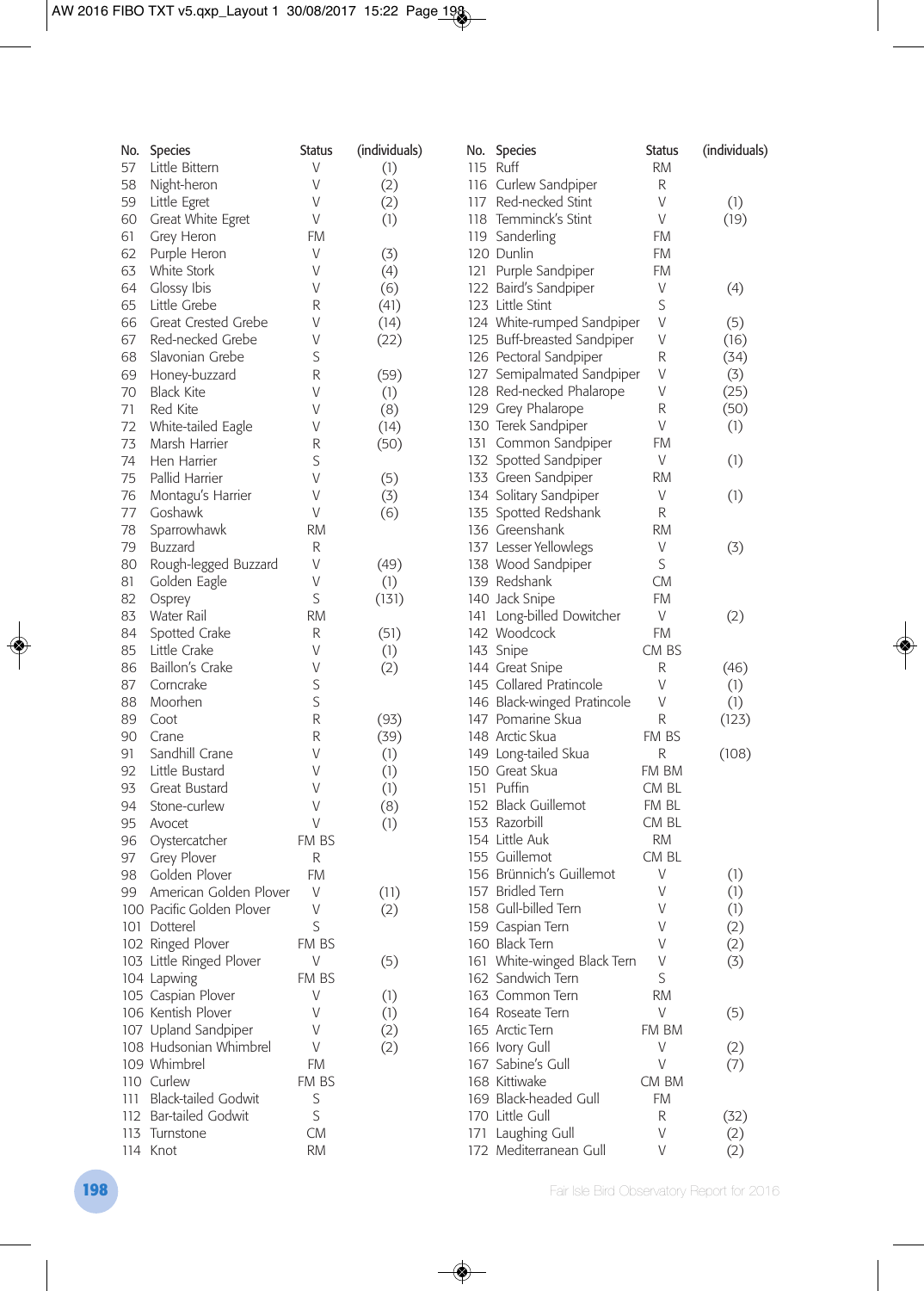| No. Species                         | Status    | (individuals) | No. Species                       | <b>Status</b> | (individuals) |
|-------------------------------------|-----------|---------------|-----------------------------------|---------------|---------------|
| 173 Common Gull                     | CM BS     |               | 231 Coal Tit                      | V             | (7)           |
| 174 Ring-billed Gull                | V         | (4)           | 232 Woodlark                      | V             | (56)          |
| 175 Lesser Black-backed Gull FM BS  |           |               | 233 Skylark                       | CM BS         |               |
| 176 Herring Gull                    | CM BS     |               | 234 Crested Lark                  | V             | (1)           |
| 177 Iceland Gull                    | S         |               | 235 Shore Lark                    | R             |               |
| 178 Glaucous Gull                   | <b>RM</b> |               | 236 Short-toed Lark               | S             | (179)         |
| 179 Great Black-backed Gull CM BS   |           |               | 237 Bimaculated Lark              | V             | (1)           |
| 180 Pallas's Sandgrouse             | V         | (40)          | 238 Calandra Lark                 | V             | (6)           |
| 181 Rock Dove                       | FM BS     |               | 239 Sand Martin                   | <b>RM</b>     |               |
| 182 Stock Dove                      | S         |               | 240 Swallow                       | FM            |               |
| 183 Woodpigeon                      | FM        |               | 241 House Martin                  | <b>FM</b>     |               |
| 184 Collared Dove                   | FM        |               | 242 Red-rumped Swallow            | V             | (10)          |
| 185 Turtle Dove                     | S         |               | 243 Greenish Warbler              | R             | (54)          |
| 186 Rufous Turtle Dove              | V         | (1)           | 244 Arctic Warbler                | R             | (91)          |
| 187 Cuckoo                          | SM        |               | 245 Pallas's Warbler              | V             | (40)          |
| 188 Barn Owl                        | V         | (6)           | 246 Yellow-browed Warbler         | <b>RM</b>     |               |
| 189 Scops Owl                       | V         |               | 247 Hume's Warbler                | V             |               |
|                                     | V         | (2)<br>(24)   | 248 Radde's Warbler               | V             | (3)           |
| 190 Snowy Owl<br>191 Long-eared Owl | <b>RM</b> |               | 249 Dusky Warbler                 | V             | (8)           |
|                                     |           |               |                                   |               | (17)          |
| 192 Short-eared Owl                 | <b>RM</b> |               | 250 Western Bonelli's Warbler     | V             | (3)           |
| 193 Nightjar                        | V         | (29)          | 251 Wood Warbler                  | <b>RM</b>     |               |
| 194 Swift                           | FM        |               | 252 Chiffchaff                    | FM            |               |
| 195 Pallid Swift                    | V         | (1)           | 253 Willow Warbler                | <b>CM</b>     |               |
| 196 Alpine Swift                    | V         | (7)           | 254 Blackcap                      | <b>CM</b>     |               |
| 197 Little Swift                    | V         | (1)           | 255 Garden Warbler                | FM            |               |
| 198 Hoopoe                          | R         | (41)          | 256 Barred Warbler                | <b>RM</b>     |               |
| 199 Bee-eater                       | V         | (8)           | 257 Lesser Whitethroat            | FM            |               |
| 200 Roller                          | V         | (1)           | 258 Sardinian Warbler             | V             | (2)           |
| 201 Kingfisher                      | V         | (1)           | 259 Moltoni's Subalpine Warbler V |               | (2)           |
| 202 Wryneck                         | <b>RM</b> |               | 260 Subalpine Warbler             | R             | (96)          |
| 203 Great Spotted Woodpecker S      |           |               | 261 Whitethroat                   | <b>FM</b>     |               |
| 204 Lesser Kestrel                  | V         | (1)           | 262 Dartford Warbler              | V             | (1)           |
| 205 Kestrel                         | <b>RM</b> |               | 263 Pallas's Grasshopper WarblerR |               | (24)          |
| 206 American Kestrel                | V         | (1)           | 264 Lanceolated Warbler           | S             | (95)          |
| 207 Red-footed Falcon               | V         | (5)           | 265 Grasshopper Warbler           | <b>RM</b>     |               |
| 208 Merlin                          | RM        |               | 266 River Warbler                 | V             | (17)          |
| 209 Hobby                           | R         | (60)          | 267 Savi's Warbler                | V             | (7)           |
| 210 Gyr Falcon                      | V         | (13)          | 268 Thick-billed Warbler          | V             | (2)           |
| 211 Peregrine                       | RM        |               | 269 Booted Warbler                | V             | (15)          |
| 212 Red-eyed Vireo                  | V         | (1)           | 270 Sykes's Warbler               | V             | (3)           |
| 213 Golden Oriole                   | R         | (48)          | 271 Eastern Olivaceous Warbler V  |               | (3)           |
| 214 Brown Shrike                    | V         | (1)           | 272 Icterine Warbler              | <b>RM</b>     |               |
| 215 Isabelline Shrike               | V         | (4)           | 273 Melodious Warbler             | V             | (18)          |
| 216 Red-backed Shrike               | <b>RM</b> |               | 274 Aquatic Warbler               | V             | (38)          |
| 217 Lesser Grey Shrike              | V         | (21)          | 275 Sedge Warbler                 | FM            |               |
| 218 Great Grey Shrike               | S         |               | 276 Paddyfield Warbler            | R             | (25)          |
| 219 Southern Grey Shrike            | V         | (2)           | 277 Blyth's Reed Warbler          | R             | (45)          |
| 220 Woodchat Shrike                 | V         | (29)          | 278 Marsh Warbler                 | S             |               |
| 221 Magpie                          | V         | (1)           | 279 Reed Warbler                  | <b>RM</b>     |               |
| 222 Jackdaw                         | S         |               | 280 Great Reed Warbler            | V             | (14)          |
| 223 Rook                            | <b>RM</b> |               | 281 Waxwing                       | S             |               |
| 224 Carrion Crow                    | FM        |               | 282 Treecreeper                   | V             | (9)           |
| 225 Hooded Crow                     | RM BS     |               | 283 Wren                          | RM BS         |               |
| 226 Raven                           | RM BS     |               | 284 Starling                      | CM BM         |               |
| 227 Goldcrest                       | FM        |               | 285 Rose-coloured Starling        | R             | (45)          |
| 228 Firecrest                       | V         | (8)           | 286 Dipper                        | R             | (37)          |
| 229 Blue Tit                        | V         | (14)          | 287 White's Thrush                | V             | (14)          |
| 230 Great Tit                       | R         | (c51)         | 288 Hermit Thrush                 | V             | (3)           |